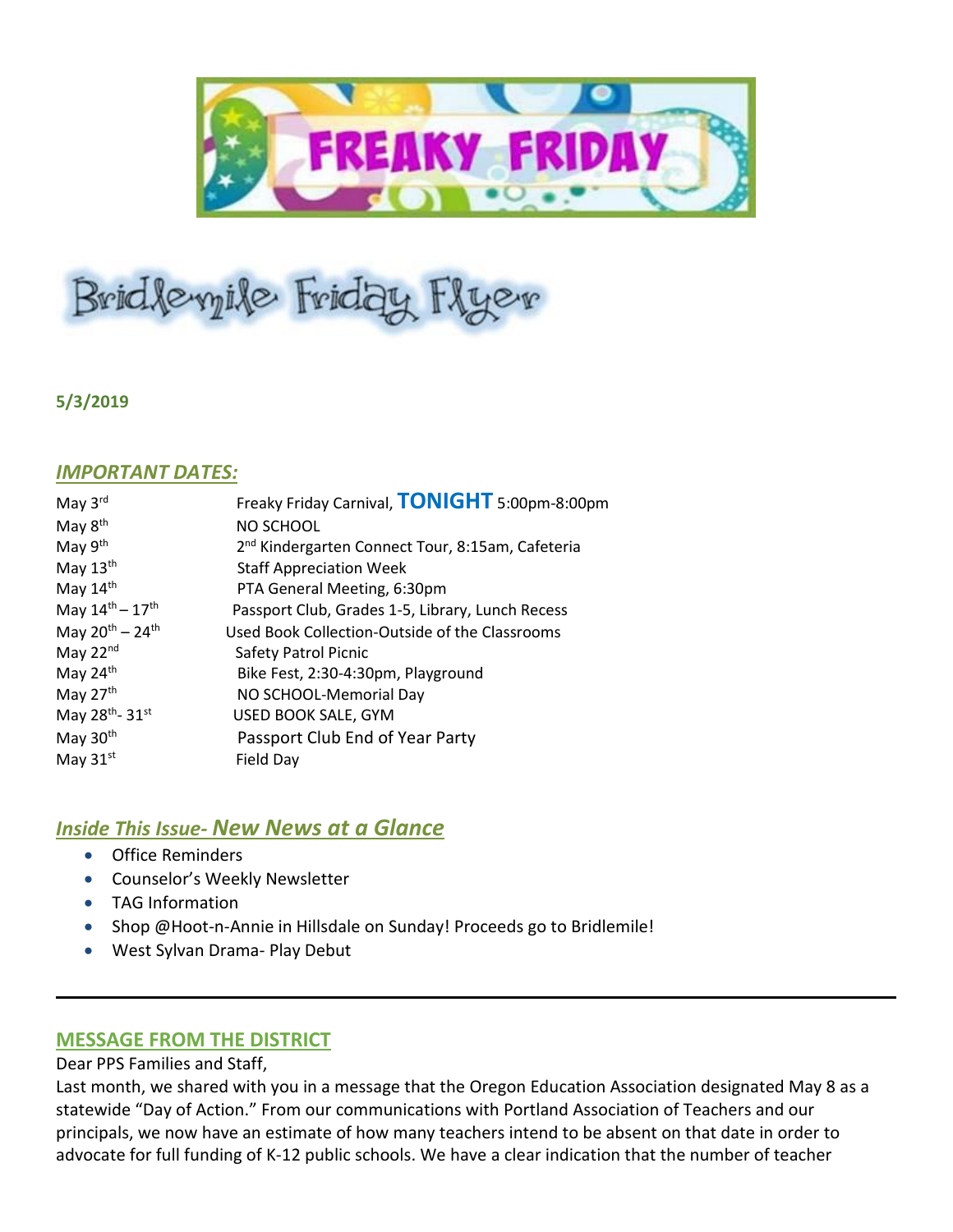absences will exceed our ability to safely open and operate our schools. Because student safety is our highest priority, **all PPS schools will be closed on May 8, 2019**. A few exceptions will apply:

- Outdoor School will remain open and uninterrupted the entire week of May 6-10.
- Night classes will continue as regularly scheduled on May 8.
- Previously scheduled A.P. and I.B. testing will continue as planned on May 8.

To make up the instructional hours lost on May 8, **the last day of school for PPS students will now be June 12**. We will need to utilize the third and final designated makeup day identified on the 2018-19 district calendar. For grade 12 students, the last instructional day for seniors will move from May 30 to May 31**.** In addition, we plan to ask the PPS Board of Education to approve an exception this year for seniors. This exception will enable PPS to meet the total mandated instructional hours required by the State of Oregon for grade 12 students.

We are currently confirming that athletic competitions, arts performances and other events scheduled in the late afternoon or evening of May 8 will continue as planned. Should we need to cancel events, we will follow up with affected school communities and participants. Additionally, we will share the Board's decision on the exception for seniors.

Finally, a note for families who currently use child care services in PPS buildings: Please contact your child care provider to determine whether they will be offering services on May 8. We thank you for your flexibility as we work to minimize any impact on students due to the cancelation of classes on May 8.

Sincerely, Yvonne Curtis, D.Ed. Deputy Superintendent, Instruction & School Communities

## **FROM THE OFFICE**

- **Moving??** If you are moving or will be attending a different school next year, please let the office know as soon as possible; staff are currently working hard on class placements for next year and it helps the process to know of any changes in advance. Thank you!
- **REMINDER:** If you have a younger kiddo coming to Kindergarten next fall, please be sure to get your registration in as soon as possible! **Registrations are due by June 1st** but we encourage everyone to register as early as possible- it greatly helps with forecasting and staffing! Thanks!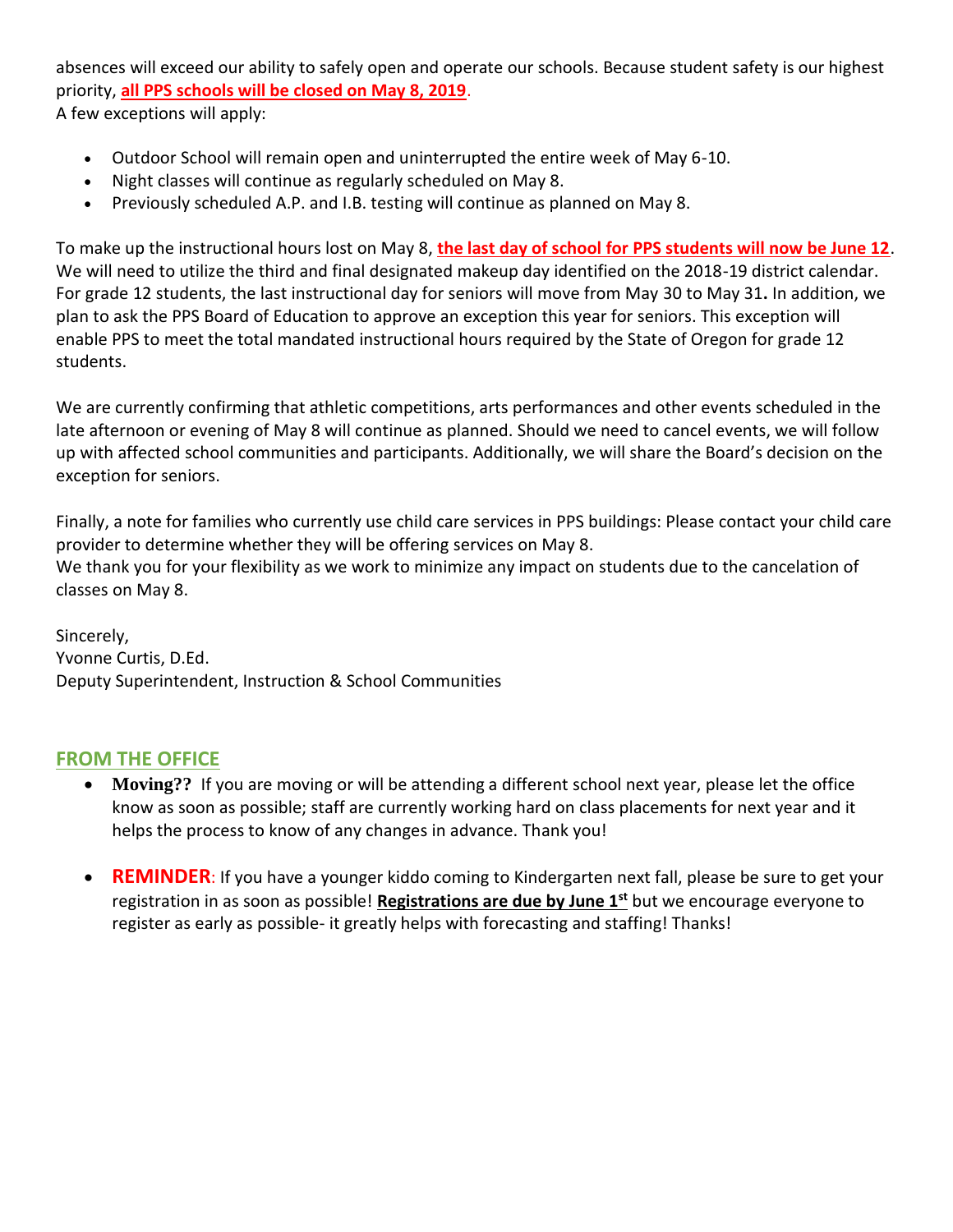## **COUNSELOR'S CORNER**



Welcome to the Counselor Corner! Week of 4/29/19: **Theme – Career Development**

**Activities –** During our last week implementing career guidance lessons, we are encouraging students to continue these conversations at school and at home. Next week, we will be starting our Safety Lessons in K-5 classrooms; your child(ren) will be bringing home an informational letter today!

## **Books** we are reading:

- **[Amelia Who Could Fly](https://a4291.myubam.com/p/5981/amelia-who-could-fly) (Corso & Volpari, Kane Miller Publishing)**
- [Ada Twist, Scientist](https://www.amazon.com/Ada-Twist-Scientist-Andrea-Beaty/dp/1419721372/ref=sr_1_1?crid=5OPLVM1VJ5RH&keywords=ada+twist+scientist&qid=1555346719&s=gateway&sprefix=ada+twist%2Caps%2C218&sr=8-1) (Beaty)

## **Videos** we are watching:

**[Occupations Song](https://www.youtube.com/watch?v=BOv4EnaeM9w)** 

## **Professional Development** we are doing:

- Check out our [website!](https://sites.google.com/apps4pps.net/bridlemile-counselor-corner/home?authuser=0) It is under construction. :)
- Listening (on the Libby app! Check it out!) to [Masterminds & Wingmen](https://www.amazon.com/Masterminds-Wingmen-Schoolyard-Locker-Room-Girlfriends/dp/0307986659/ref=sr_1_1?crid=3K50TCP6FNTFV&keywords=masterminds+and+wingmen%2C%22+by+rosalind+wiseman&qid=1554744911&s=gateway&sprefix=masterminds%2Caps%2C183&sr=8-1) (Wiseman)
- Watching the [social animals](https://www.imdb.com/title/tt7969042/) documentary -- FREE streaming on Netflix!

## **Resources** to Explore:

- [Books About Girls with ADHD](https://childmind.org/article/books-about-girls-with-adhd/?fbclid=IwAR10Hiq6LHKD3W8vR09m04CuX5PHQTPvp35-l9cHd-EYDaktP1bYoOq2Bog)
- [Best Children's Books About Mental Health](https://childmind.org/article/best-childrens-books-about-mental-health/?utm_source=newsletter&utm_medium=email&utm_content=READ%20MORE&utm_campaign=Weekly-04-16-19)
- ["Skipping School for Vacations: Good for Families, or Bad for Students?"](https://parenting.blogs.nytimes.com/2015/01/15/skipping-school-for-vacation-good-for-families-or-bad-for-students/)
- **[Oregon Career Awareness I](https://www.qualityinfo.org/documents/10182/33976/Oregon+Career+Aware+I?version=1.1)**
- **[Oregon Career Awareness II](https://www.qualityinfo.org/documents/10182/33976/Oregon+Career+Aware+I?version=1.1)**

## **Up-Coming Community Events**:

- [Camp Erin](https://oregon.providence.org/our-services/c/camp-erin/) A free, weekend-long overnight Summer camp for children and teens who are grieving the death of someone close to them
- [The International Dyslexia Association Conference](https://www.eiseverywhere.com/website/887/home/) is coming to Portland! Nov. 7-10th, 2019
- [Camp Yakety Yak](http://www.campyaketyyak.org/) -- Special Needs Summer Day Camp in Lake Oswego, OR
- [Portland Social Service Fair](https://www.csnpdx.org/social-service-fairs/dates) **-** Friday, May 10th: 10:00 AM to 2:00 PM

## **Important Info for 5th Graders:**

- [West Sylvan Middle School 6th Grade forecasting information](https://www.pps.net/westsylvan)
- [5th Grade Transition to Robert Gray Middle School Information](https://pdf.snapandread.com/viewer.html?url=https%3A%2F%2Fwww.pps.net%2Fcms%2Flib%2FOR01913224%2FCentricity%2FDomain%2F120%2FSchool%2520Tours%25202019-20.pdf)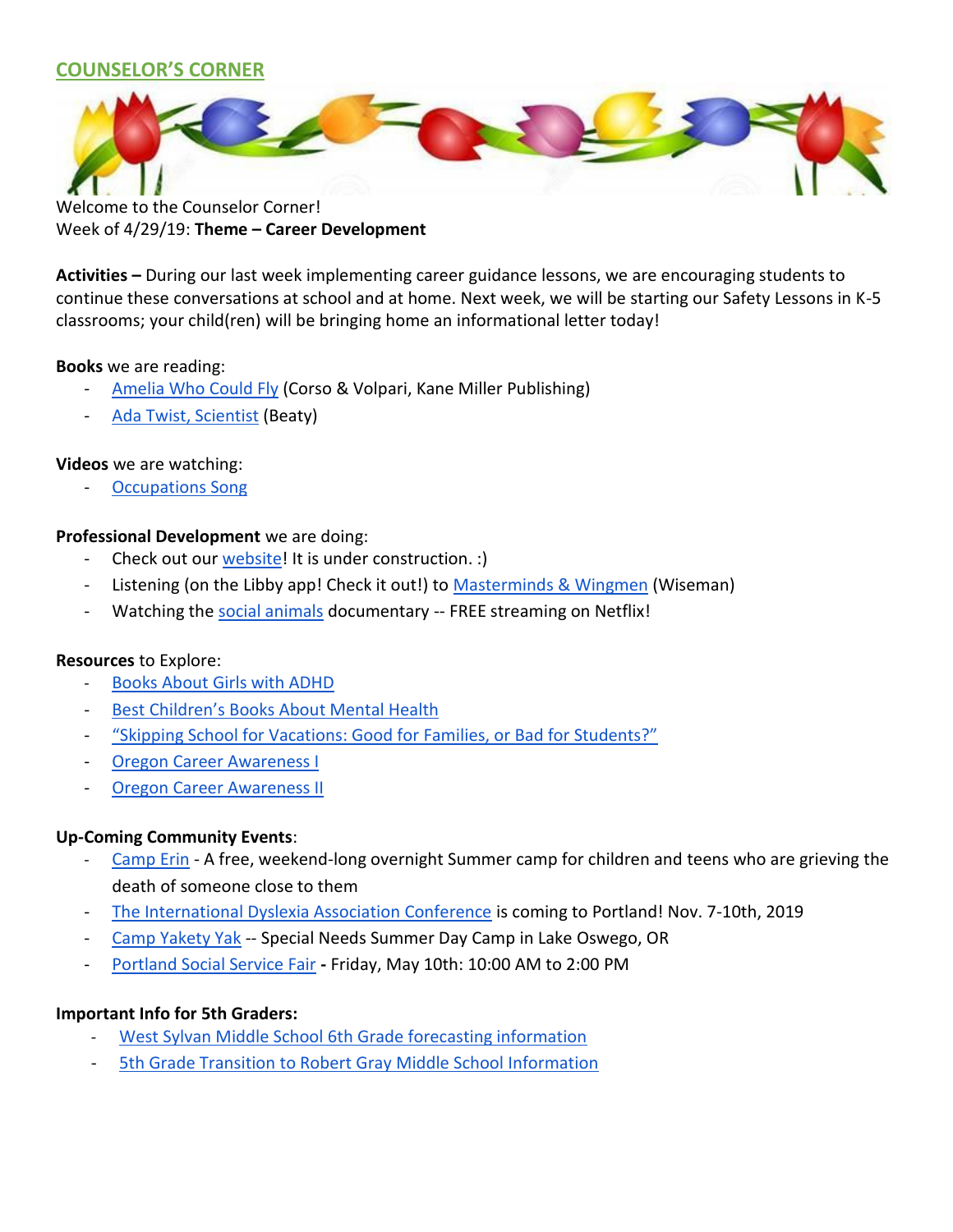## **Have a wonderful weekend!**

| Rachel Reich        |  |
|---------------------|--|
| rreich@pps.net      |  |
| 503-916-6292 x70212 |  |

**Emily Sallee** [esallee@pps.net](mailto:esallee@pps.net) 503-916-6292 x70213



## **MESSAGE FROM TAG**

Dear Bridlemile Families,

Please know that Dr. RubyDawn Lyman will be presenting her third session surrounding the meaning of giftedness at the BESC (501 N. Dixon Avenue) on Tuesday, May 7th. Because each and every child possesses a unique talent and gift, this session is open to one and all. \**Please see the attached flyer.*

I'd like to thank you, the Bridlemile learning community, for the opportunity to serve as your building TAG facilitator over the course of the 2018-2019 school year.

Best regards, Tom Finch Third Grade Teacher and Bridlemile Building TAG Facilitator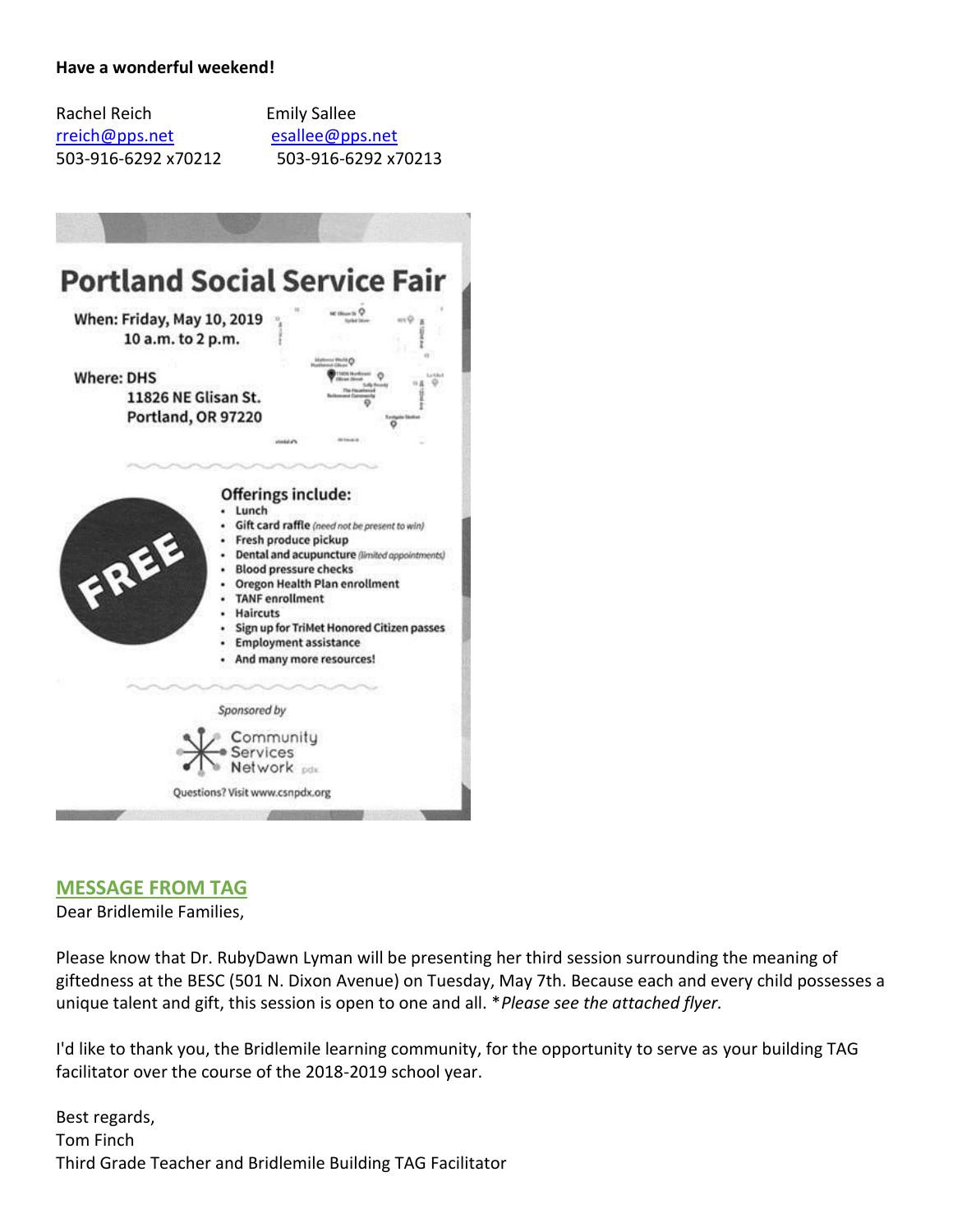## **FROM THE PTA**

Come shop Sunday at Hoot-n-Annie in the Hillsdale area and proceeds go to our school! They have gently used and new clothes from newborn to size 16 kids! Thanks for supporting your kiddos!!





Calling volunteers!! Our PTA is a very active and vital part of Bridlemile elementary. We have many volunteer positions open for next year. Please take a look at the email sent earlier this week for all available positions available. A "sign up" email will be sent on Tuesday morning to allow people to sign up for the positions they wish to chair. This is a first to sign up first one to chair! If you have any questions about what the volunteer position chairs/Board Member chairs entail before the sign up is sent, please email Jen Moylan [moylanjk@gmail.com.](mailto:moylanjk@gmail.com)

Again, there are many positions and many opportunities to get involved in Bridlemile PTA!

Thank you!

## **USED BOOK SALE**

The annual Used Book Sale is coming soon! We will be collecting used books outside teachers classrooms from May 20th-May 24th. The class that brings the most books in will get early access to the book sale as well as each student will be able to choose a free book! We will be collecting ADULT and CHILDREN's books as well as games, DVDs/Blue-rays, and the CDs. Start looking through your collections and preparing for this fun and popular fundraiser! The book sale will take place during the week of May 27th-31st in the Bridlemile gym. Questions? Contact Kelly Gillespie [kelanngillespie@gmail.com.](mailto:kelanngillespie@gmail.com)

## **WALK & ROLL TO SCHOOL**

Walk & Roll Month is off to a great start! Challenge yourself to find as many days in May that you can walk, bike, or roll to school. Park in the surrounding neighborhoods and walk in! Pop by the office to collect prizes for participating. And you never know when the bike fairy may fly by and leave you a prize at the bike rack! Use the tracking sheets to keep tabs on the various ways you get to school this month, then turn them into the basket in the office at the end of May.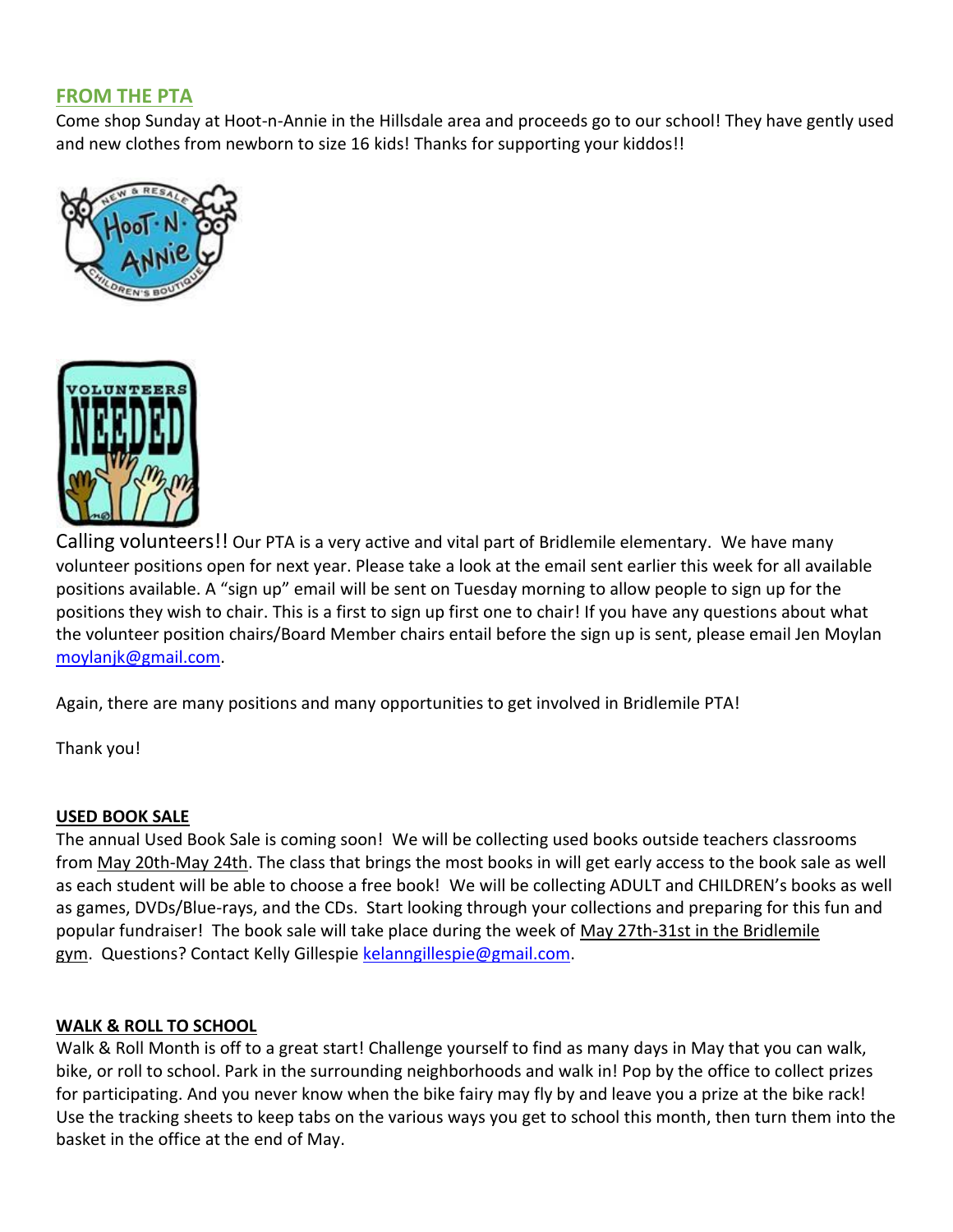

## **WHAT'S HAPPENING IN OUR SCHOOL CLUSTER (Gray/Wilson & West Sylvan/Lincoln)**

## **West Sylvan**

West Sylvan Drama Presents the play: 1001 Arabian Nights

Travel to far lands and share the fun adventures of a genie, a princess, a fisherman, princes, sultans, and a cast of lively characters in the classic stories of *1001 Arabian Nights.*

When: May 9, 10, 16, and 17 at 7:00 pm May 11 at 2:00 pm Where: West Sylvan Lower Gym Tickets on sale now: [tickets.westsylvandrama.com](http://track.spe.schoolmessenger.com/f/a/Qwdi4A1MEMB5yn1o752cEA~~/AAAAAQA~/RgReqGgpP0QjaHR0cDovL3RpY2tldHMud2VzdHN5bHZhbmRyYW1hLmNvbS9XB3NjaG9vbG1CCgAAqTTHXKOP1PxSGUNocmlzdGluYWNyb3VzZUBnbWFpbC5jb21YBAAAAAE~)



## **Wilson HS**

Girls Soccer Camp August 5<sup>th</sup> - 8<sup>th</sup> 9:00 AM - 12:00 PM Ages: 7-13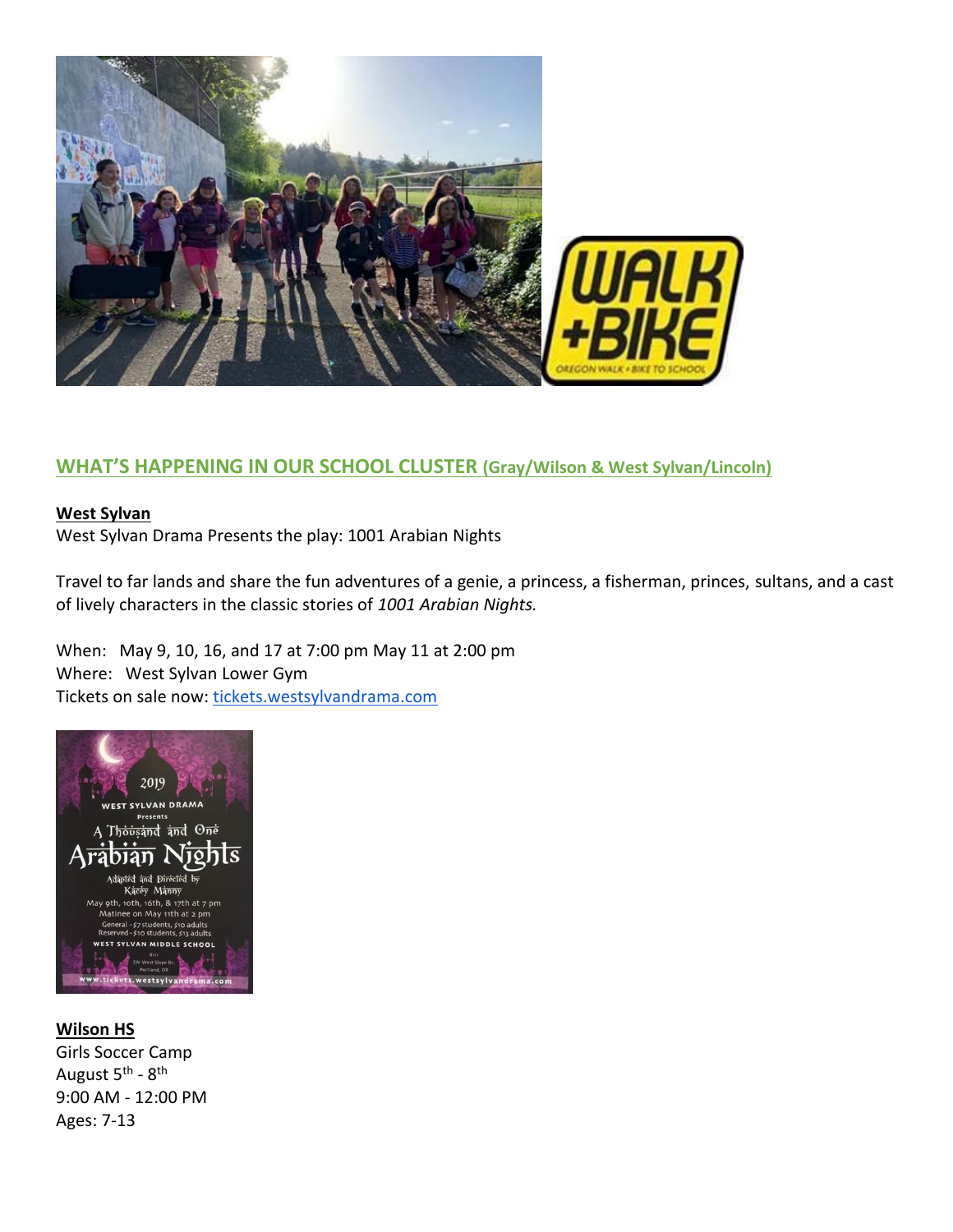## **Lincoln High School**

Summer Youth Basketball Camp June 24<sup>th</sup> -27<sup>th</sup> 9 AM-Noon Ages: 5<sup>th</sup> Grade-Incoming Freshman

## **Lincoln HS Youth Baseball**

Lincoln Youth Baseball is looking for more Kids to play AA Baseball!

This is for 2nd graders OR 3rd graders who haven't played before.

In AA ball there is a mixture of pitching machines, coach pitch, and player pitch. As always, the emphasis is on fundamental skills, including pitching, and the players begin to develop the ability to hit competitive pitching from an opposing player. Typically the season begins with machine pitch with a transition to player pitch as the season progresses. The season starts in April and goes through mid-June. AA Teams usually start with 2 practices per week and then as games get into full swing, practices may be just once per week. Games are typically played 2x per week.

Register now! [www.LincolnYouthBaseball.com](http://www.lincolnyouthbaseball.com/)

Questions? email: [LincolnYouthBaseballSoftball@gmail.com](mailto:LincolnYouthBaseballSoftball@gmail.com)

Thank you, Communications Lincoln Youth Baseball & Softball



# **SPRING AFTER SCHOOL ACTIVITIES**

## **Monday**

 Soccer by Soccer Shots- Outside field <https://www.soccershots.org/pdx/>

## **Tuesday**

 Math Gamers, Faculty Lounge outside Portable [www.mathgamers.net](http://www.mathgamers.net/)